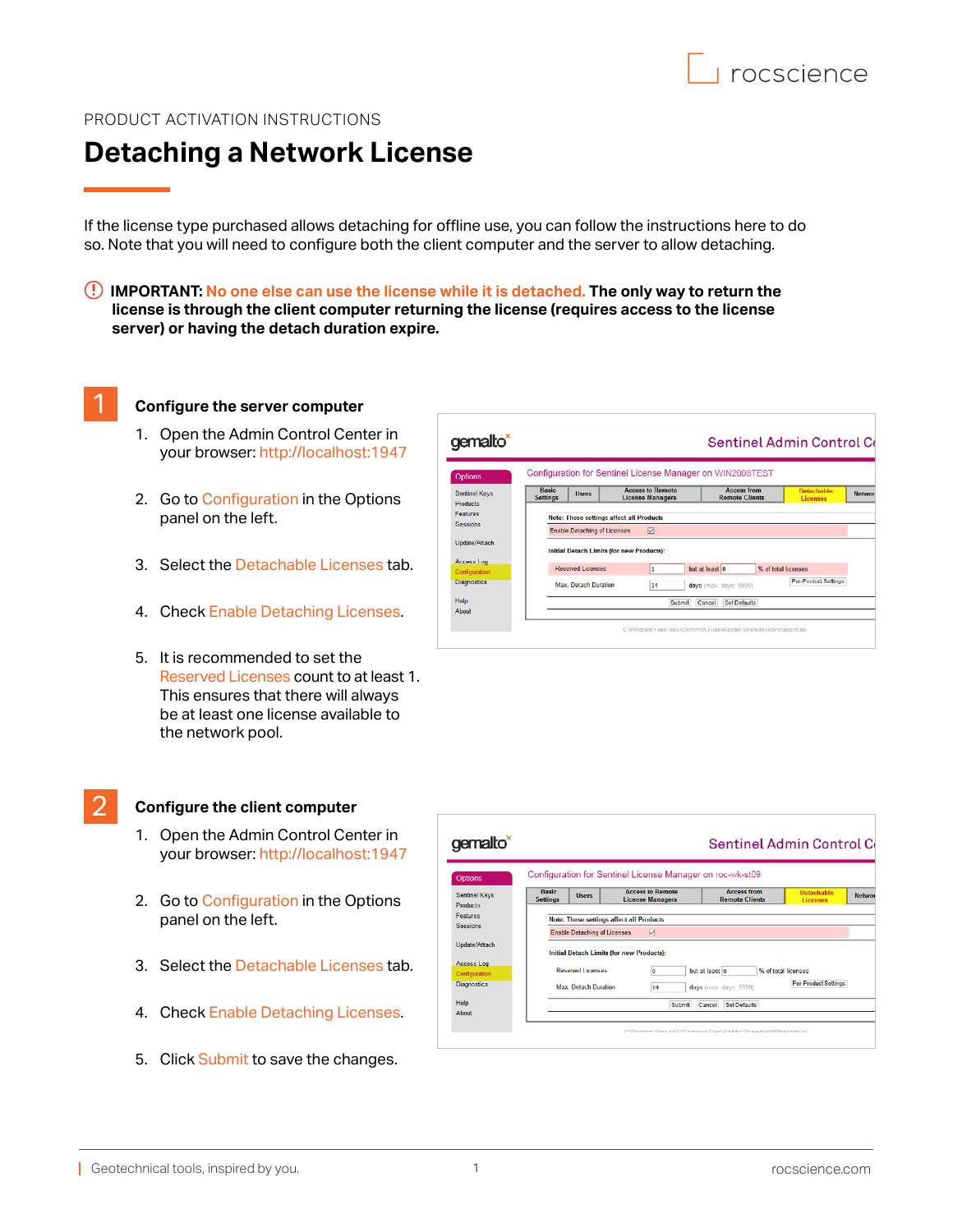## 3 **On the client computer:**

- 1. In the ACC, go to the Products page.
- 2. Click the Detach button beside the license you are going to detach.
- (1) Note: If the Detach button is not visible, make sure that you properly configured the server and client computer to enable detaching.
- 3. On the next screen that appears, select the Online detach method.
- 4. Adjust expiration date as necessary the license will be returned to the server automatically after the expiration date or it can be returned manually before then if required.
- 5. Click the Detach & Attach button.
- 6. Return to the Products page. You should see your newly detached license in the list of available licenses. It is usually indicated by a green arrow next to it.
- 7. You can now disconnect your computer from the network and use the software for the duration of the detached period.

| gemalto <sup>*</sup> |                                                       |            | <b>Sentinel Admin Control Center</b> |          |                  |                 |  |
|----------------------|-------------------------------------------------------|------------|--------------------------------------|----------|------------------|-----------------|--|
| <b>Options</b>       | Products Available on roc-wk-st09                     |            |                                      |          |                  |                 |  |
| <b>Sentinel Keys</b> | <b># Product Name</b>                                 | Vendor     | Location                             | Detached | <b>Available</b> | <b>Actions</b>  |  |
| Products             | 1 Install                                             | Rocscience | Local                                | $\sim$   | $\sim$           | Features        |  |
| <b>Features</b>      | 2 Dips 6.0 Flexible [Single]                          | Rocscience | WIN2008TEST                          | n/a      | ٠                | Features        |  |
| <b>Sessions</b>      | 3 Dips 6.0 Flexible [Multiple] [CP] $\Leftrightarrow$ | Rocscience | WIN2008TEST                          | n/a      | 3                | Detach Features |  |
| Update/Attach        |                                                       |            |                                      |          |                  |                 |  |
| Access Log           |                                                       |            |                                      |          |                  |                 |  |
| Configuration        |                                                       |            |                                      |          |                  |                 |  |
| <b>Diagnostics</b>   |                                                       |            |                                      |          |                  |                 |  |

|              | Dips 6.0 Flexible [Multiple] [CP] (ID:65)                                                                            |  |  |  |  |
|--------------|----------------------------------------------------------------------------------------------------------------------|--|--|--|--|
| Vendor       | Rocscience (ID:68989)                                                                                                |  |  |  |  |
| Sentinel Key | 93705355619922816                                                                                                    |  |  |  |  |
| License Host |                                                                                                                      |  |  |  |  |
|              | © Offline Detach license as an H2R file for use on the recipient machine selected below<br>Select Recipient Machine: |  |  |  |  |
|              |                                                                                                                      |  |  |  |  |
|              | <b>Specify Expiration Date for Detached License:</b>                                                                 |  |  |  |  |
| Day: 28      | <b>En Select from calendar</b><br>$-$ Month: $2$<br>$-$ Year: 2020                                                   |  |  |  |  |

| gemalto <sup>*</sup>                |                                                       |            |             |          |                | <b>Sentinel Admin Control Center</b> |
|-------------------------------------|-------------------------------------------------------|------------|-------------|----------|----------------|--------------------------------------|
| Options                             | Products Available on roc-wk-st09                     |            |             |          |                |                                      |
| <b>Sentinel Keys</b>                | <b># Product Name</b>                                 | Vendor     | Location    | Detached | Available      | <b>Actions</b>                       |
| <b>Products</b>                     | 1 Install                                             | Rocscience | Local       | $\;$     | $\blacksquare$ | Features                             |
| <b>Features</b>                     | 2 Dips 6.0 Flexible [Single]                          | Rocscience | WIN2008TEST | n/a      | $\alpha$       | Features                             |
| <b>Sessions</b><br>Undate/Attach    | 3 Dips 6.0 Flexible [Multiple] [CP] $\Leftrightarrow$ | Rocscience | WIN2008TEST | n/a      | $\overline{c}$ | Detach/Extend<br>Features            |
| Access Log                          | 4 Dips 6.0 Flexible [Multiple] [CP]<br>$\Rightarrow$  | Rocscience | Local       | ٠        | ٠              | Cancel License<br>Features           |
| Configuration<br><b>Diagnostics</b> |                                                       |            |             |          |                |                                      |